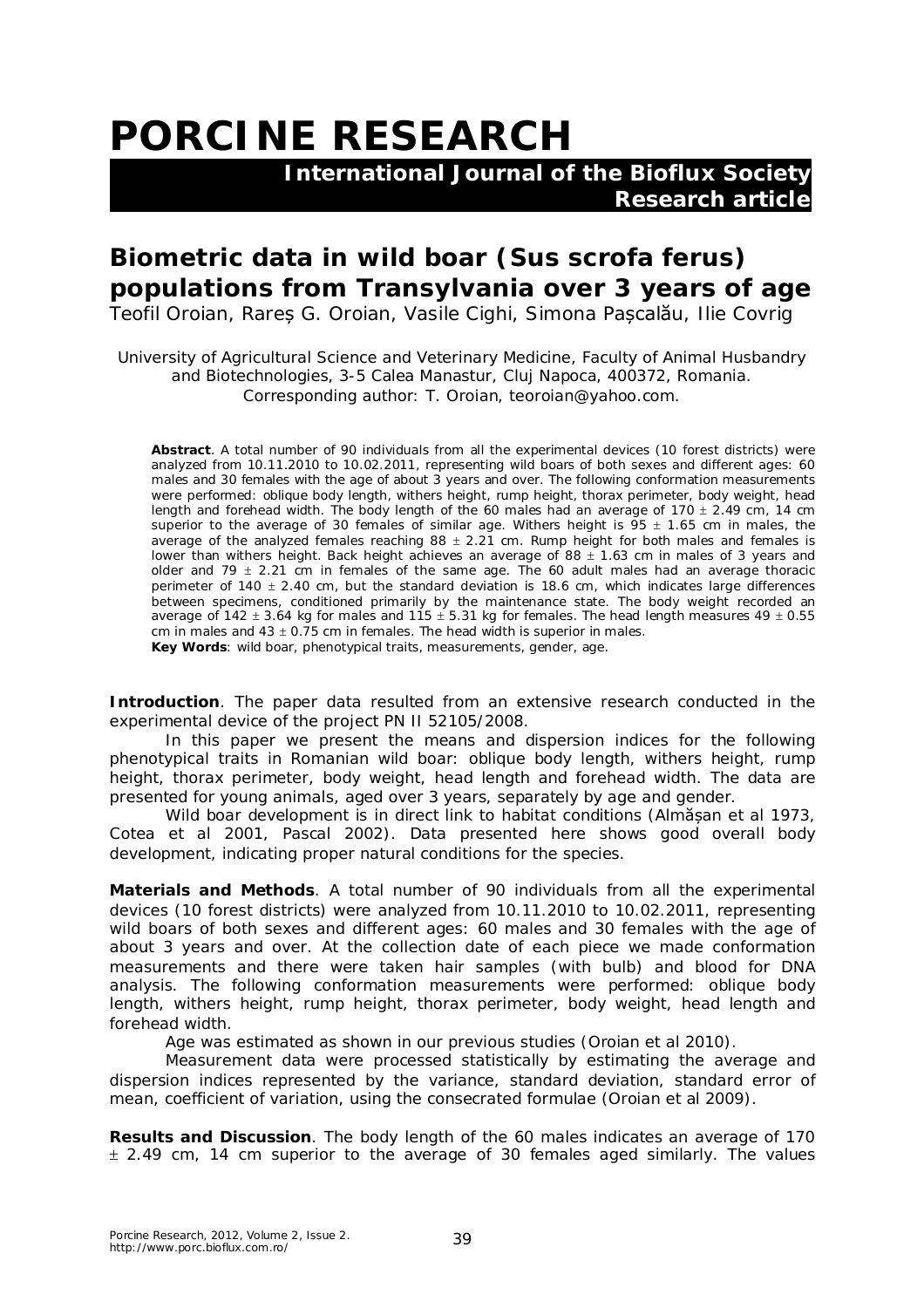featuring wild boars from Romania at this age exceed the ones of the wild boars analyzed by Moretti (1995) with 15-20 cm.

Withers height is 95  $\pm$  1.65 cm in males, significantly superior with 7 cm up against the average of the analyzed females, reaching  $88 \pm 2.21$  cm. Rump height for both males and females is lower than withers height, with 12 cm in males and 10 cm in females, which confirms the specific body size of the species *Sus scrofa ferus* in Romania, characterized by a trapezoidal shape, with the large base at the head. Back height achieves an average of 88  $\pm$  1.63 cm in males of 3 years and older and 79  $\pm$  2.21 cm in females of the same age. Thoracic perimeter is an indicator of both the body conformation and the morphotype, being closely correlated with chest depth and body weight at a certain stage of age. At this trait, the 60 adult males achieve an average of  $140 \pm 2.40$  cm, but the standard deviation is 18.6 cm, which indicates large differences between specimens, conditioned primarily by the maintenance state.

Table 1

|                       | ັ                                                             |    |                |      |       |
|-----------------------|---------------------------------------------------------------|----|----------------|------|-------|
| Trait                 | Sex                                                           | n  | $X + SX$       | S    | V%    |
| Body length (cm)      | 3                                                             | 60 | $170 \pm 2.49$ | 19.3 | 11.36 |
|                       | $\Omega$                                                      | 30 | $156 \pm 3.43$ | 18.8 | 12.05 |
| Withers height (cm)   | $\vec{d}$                                                     | 60 | $95 + 1.61$    | 12.5 | 13.16 |
|                       | $\mathsf{P}$                                                  | 30 | $88 \pm 2.21$  | 12.1 | 13.75 |
| Rump height (cm)      | $\mathcal{S}_{\mathcal{S}}$                                   | 60 | $83 \pm 1.51$  | 11.7 | 14.10 |
|                       | ¥                                                             | 30 | $78 \pm 2.10$  | 11.5 | 14.74 |
| Back height (cm)      | $\mathcal{E}$                                                 | 60 | $88 \pm 1.63$  | 12.6 | 14.32 |
|                       | $\Omega$                                                      | 30 | $79 + 2.21$    | 12.1 | 15.32 |
| Thorax perimeter (cm) | $\vec{C}$                                                     | 60 | $140 \pm 2.40$ | 18.6 | 13.29 |
|                       | $\begin{array}{c} \n\heartsuit \\ \n\heartsuit \n\end{array}$ | 30 | $125 \pm 3.08$ | 16.9 | 13.52 |
| Body weight (kg)      |                                                               | 60 | $142 \pm 3.64$ | 28.2 | 19.86 |
|                       | $\mathsf{P}$                                                  | 30 | $115 \pm 5.31$ | 29.1 | 25.30 |
| Head length (cm)      | $\vec{\mathcal{S}}$                                           | 60 | $49 \pm 0.55$  | 4.3  | 8.78  |
|                       | ¥                                                             | 30 | $43 \pm 0.75$  | 4.1  | 9.53  |
| Forehead width (cm)   | 8                                                             | 60 | $15 \pm 0.30$  | 2.3  | 15.33 |
|                       |                                                               | 30 | $13\pm0.38$    | 2.1  | 16.15 |

Conformation dimensions in wild boars aged 3 years and over Average and mean dispersal indices

The 30 females were mainly analyzed in January, after the period of rut and in parsimony feeding conditions which is why the average of this trait (125  $\pm$  3.08 cm) is 15 cm lower than the average of the males. Body weight is extremely important for domestic species of swine and it tends to grow in precocious races at younger ages. For the wild boar this trait is correlated with age, feeding conditions, soil yield data and supplementary feeding, as well as with the analyzing month. This is reflected in the standard deviation value of the trait which is 28.2 kg in males and 29.1 kg in females, the males' average at this age registered in our experiment being  $142 \pm 3.64$  kg and  $115 \pm 5.31$  kg in females.

Sexual dimorphism in wild boar gets obvious with age. Solitary and dominant boars can get over the age of 5 years and their weights can reach up to 300 kg. Head length, which is an indicator of adaptability to hostile environment measures  $49 \pm 0.55$ cm in males and  $43 \pm 0.75$  cm in females. This trait knows a strong homogeneity in both males and females reflected by the coefficient of variation (V%), which is 8.74 in males and 9.54% in females. The head width is superior in males, as expected, with 2 cm extra in comparison to the females, their average being  $15 \pm 0.30$  cm. Although there are evaluation differences from a forest to another, as well as different densities of feral pigs, the crops in the adjacent areas and the beechnuts and acorns fructifications of this year, generated average weights of 115 kg for sows and 142 kg for boars. Head length and forehead width indicate increased sexual dimorphism with age.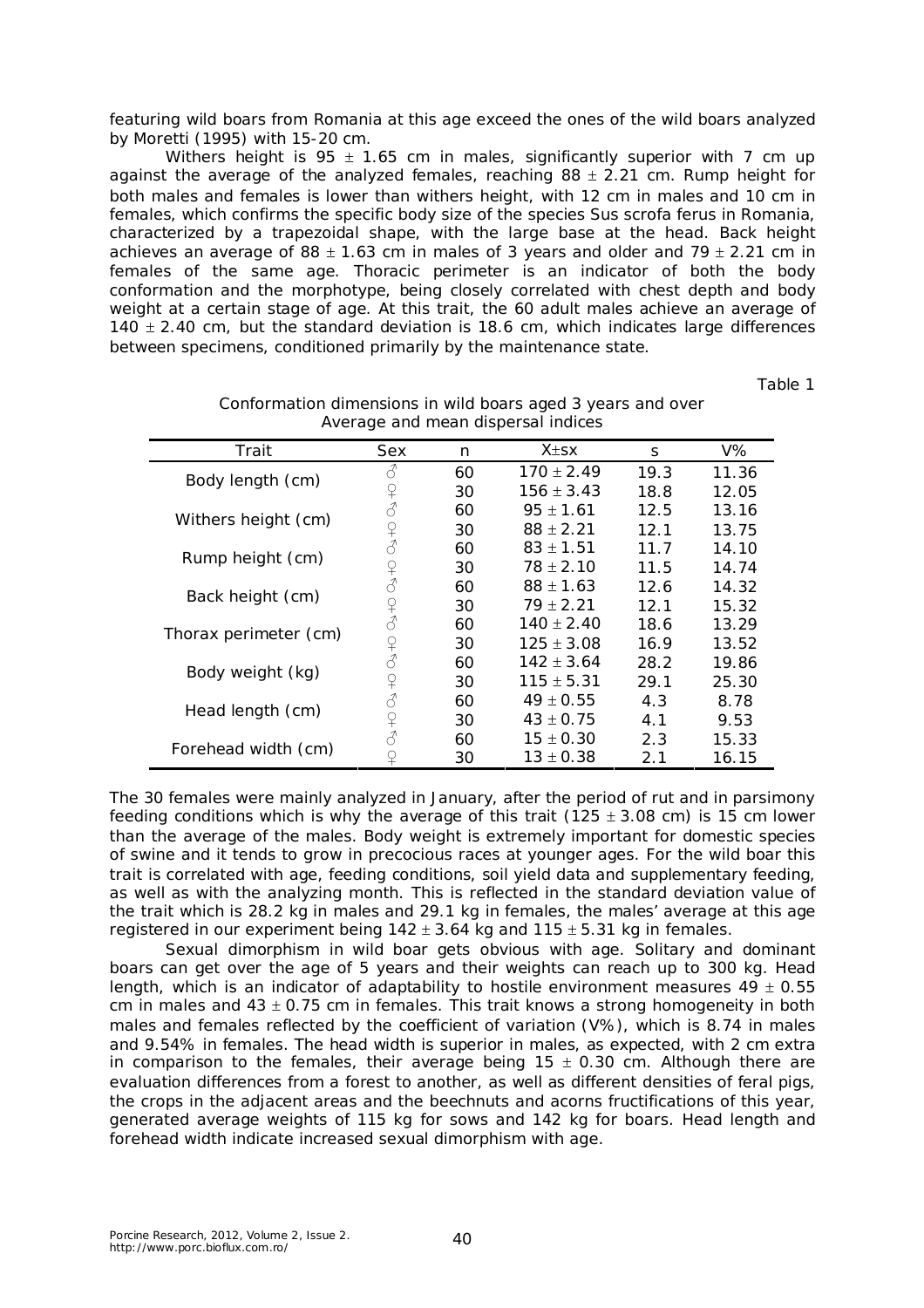Within the three age stages analyzed, the variation coefficient values indicate a good uniformity and equality between the sexes and within the same sex, confirming the population robustness.

Other observations conducted upon 27 males and 10 females, within Sovata forest range from 15 August 2011 to February 4, 2012. The observations aimed to emphasize any differences of the genetic material analyzed depending on the area and conditions, but also on the years and climatic conditions, which vary from one area to another and from one year to another (Oroian et al 2012). The biometric measurements in wild boars analyzed on Sovata forest district are given below (Table 2).

Table 2

| Trait                 | Sex            | n  | $X \pm S X$    | S    | V%    |
|-----------------------|----------------|----|----------------|------|-------|
| Body length (cm)      | 8              | 27 | $183 \pm 2.63$ | 13.7 | 7.30  |
|                       | ¥              | 10 | $161 \pm 4.11$ | 13   | 8.07  |
| Withers height (cm)   | 8              | 27 | $97 \pm 1.96$  | 10.2 | 10.52 |
|                       | $2\lambda$     | 10 | $90 \pm 3.58$  | 10.6 | 11.78 |
| Rump height (cm)      |                | 27 | $86 \pm 2.17$  | 11.3 | 13.14 |
|                       | ♀              | 10 | $81 \pm 2.23$  | 11.6 | 14.32 |
| Thorax perimeter (cm) | 8              | 27 | $137 \pm 3.17$ | 16.5 | 12.04 |
|                       | ₽              | 10 | $121 \pm 5.51$ | 17.4 | 14.38 |
| Body weight (kg)      | $\vec{\delta}$ | 27 | $170 \pm 3.55$ | 16.4 | 9.65  |
|                       | ₽              | 10 | $139 \pm 5.09$ | 16.1 | 11.58 |
| Head length (cm)      | 8              | 27 | $49 \pm 0.83$  | 4.3  | 8.78  |
|                       | ₽              | 10 | $45 \pm 1.55$  | 4.9  | 10.89 |
| Forehead width (cm)   | 8              | 27 | $20 \pm 0.42$  | 2.2  | 11.0  |
|                       | ♀              | 10 | $15 \pm 0.66$  | 2.1  | 14.0  |

The average and dispersal indices in wild boar at over 3 years of age (according to Oroian et al 2012)

For many years, in the range of Sovata forest district were observed the biological material quality and the fact that food is always supplemented. Here the priority of the observation was on males for trophy and past reproductive maturity sows (over 3 years). Body length in male specimens analyzed within the forest district has an average distance of 183  $\pm$  2.63 cm, superior by 13 cm when compared to the average male boars analyzed in 10 experimental devices during 2011. Females analyzed here are superior with 5 cm up against the ones from 2011 (see Tables 1 and 2). Withers height in males analyzed experimentally in this device is superior with 2 cm when compared to the average of the 60 heads from 2011. Females analyzed in 2012 have an average higher by 2 cm when compared to the one of 30 females in 2010-2011 from the other experimental devices. Because they are given extra food throughout the year and capital animals were analyzed, the average body weight of the 27 males is 170  $\pm$  3.55 kg, superior with 28 kg up against the weight of males analyzed in other experimental devices in 2010-2011. The female average is 139  $\pm$  5.09 kg, 31 kg lower than males, but higher with 24 kg when compared to the average of female specimens analyzed in 2010- 2011.

Wild boar populations from Transylvania are superior to most traits observed within the wild boar populations studied by Moretti (1995) and Gallo Orsi et al (1995).

**Conclusions**. Due to size and rump height the Transylvanian boar specimens are included into the trapezoidal specific format, with the large base at the head, indicating a perfect stamina, as a result of feeding mode and habitat type. Thorax perimeter cannot be used as an indicator of age or as a factor correlated with it, because it is strongly influenced by chest depth and body weight of the specimens at certain times that succeed in one year. Through the values achieved in both males and females, the body